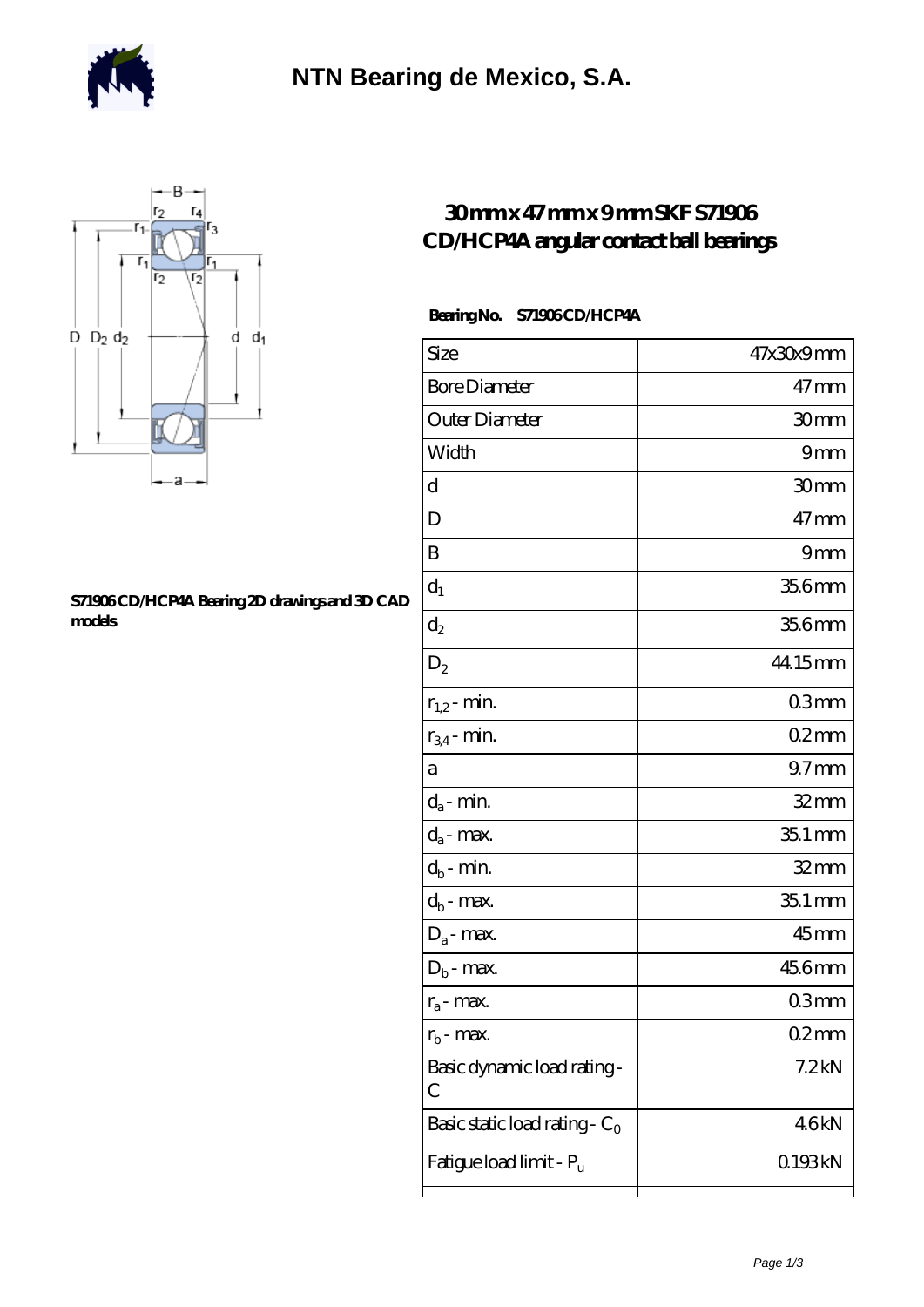

## **[NTN Bearing de Mexico, S.A.](https://m.berliner-freunde.org)**

| Limiting speed for grease<br>lubrication | 38000r/min      |
|------------------------------------------|-----------------|
| Ball - $D_w$                             | $4762$ mm       |
| Ball - z                                 | 20              |
| Calculation factor - $f_0$               | 104             |
| Preload class $A - G_A$                  | 25N             |
| Preload class $B - G_B$                  | 50 <sub>N</sub> |
| Preload class C - $G_C$                  | 100N            |
| Preload class $D - G_D$                  | 200N            |
| Calculation factor - f                   | 1.08            |
| Calculation factor - f                   | 1               |
| Calculation factor - $f_{2A}$            | 1               |
| Calculation factor - f <sub>2B</sub>     | 1.07            |
| Calculation factor - $f_{\chi}$          | 1.12            |
| Calculation factor - $f_{2D}$            | 1.18            |
| Calculation factor - f <sub>HC</sub>     | 1.04            |
| Preload class A                          | 29N/micron      |
| Preload class B                          | 39N/micron      |
| Preload class C                          | 53N/micron      |
| Preload class D                          | 74N/micron      |
| $d_1$                                    | 35.6mm          |
| $\mathrm{d}_2$                           | 35.6mm          |
| $D_2$                                    | 44.15mm         |
| $r_{1,2}$ min.                           | 03mm            |
| $r_{34}$ min.                            | 02mm            |
| $d_a$ min.                               | 32mm            |
| $d_a$ max.                               | $351$ mm        |
| $d_h$ min.                               | $32$ mm         |
| $d_h$ max.                               | $351$ mm        |
| $D_a$ max.                               | $45$ mm         |
| $D_{\rm b}$ max.                         | 456mm           |